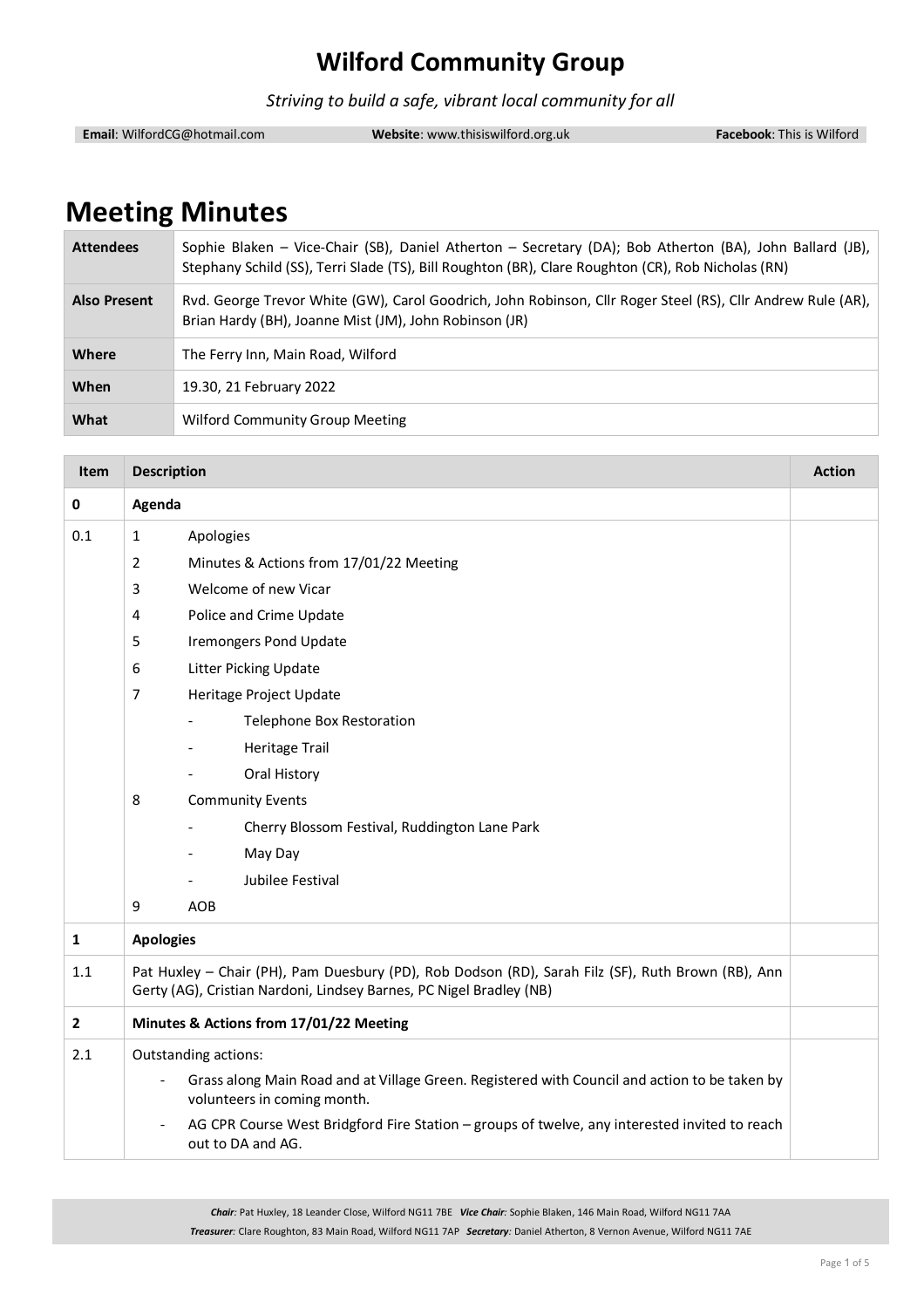#### *Striving to build a safe, vibrant local community for all*

**Email**: WilfordCG@hotmail.com **Website**: www.thisiswilford.org.uk **Facebook**: This is Wilford

| <b>Item</b> | <b>Description</b>                                                                                                                                                                                                                                                                                                                                                                         | <b>Action</b> |
|-------------|--------------------------------------------------------------------------------------------------------------------------------------------------------------------------------------------------------------------------------------------------------------------------------------------------------------------------------------------------------------------------------------------|---------------|
| 3           | <b>Welcome of new Vicar</b>                                                                                                                                                                                                                                                                                                                                                                |               |
| 3.1         | GW: Delighted to say hello to everyone, a week into the job. Glad to have met several members already.<br>Shared a massive thank you to everyone for being so welcoming. Excited to be here and to get stuck in.<br>Shared excitement of the building momentum.<br>Advertised the Friday 'firepit' social between 8pm and 9pm.                                                             |               |
| 4           | <b>Police and Crime Update</b>                                                                                                                                                                                                                                                                                                                                                             |               |
|             |                                                                                                                                                                                                                                                                                                                                                                                            |               |
| 4.1         | NB sends apologies: had a quick look at the crime data and is very good indeed for the Wilford beat.                                                                                                                                                                                                                                                                                       |               |
| 5           | <b>Iremongers Pond Update</b>                                                                                                                                                                                                                                                                                                                                                              |               |
| 5.1         | BA: Pond is very flooded, there has been some issue with antisocial behaviour and rough sleeping, litter<br>picking has been taking place especially to deal with the hot spot.                                                                                                                                                                                                            |               |
| 6           | <b>Litter-Picking Update</b>                                                                                                                                                                                                                                                                                                                                                               |               |
| 6.1         | RB: Last month January we collected a total of 26 bags. These winter months it is easy to<br>collect the litter because the shrubbery has died down and we can see it easily.                                                                                                                                                                                                              |               |
|             | I have looked back over the last 3 years and the following is a breakdown of our statistics.<br>We started in May 2018 and collected 198.<br>We collected 160 in 2019.                                                                                                                                                                                                                     |               |
|             | In 2020 lockdown we collected 78.                                                                                                                                                                                                                                                                                                                                                          |               |
|             | In 2021, we have collected 299 bags, 15 of which are black (Rushcliffe) 5% and 284 are purple<br>(Nottingham City) 95%.                                                                                                                                                                                                                                                                    |               |
|             | I know it is not good we have found all that litter, but it is wonderful we have so many<br>different volunteers to help with clearing it.                                                                                                                                                                                                                                                 |               |
|             | We have approximately 60 volunteers (which include the family members), and they keep<br>coming.                                                                                                                                                                                                                                                                                           |               |
|             | In January we had a lady and her daughter who volunteered. They came because a friend of<br>her daughter told her about us. This is good news as we are teaching the next generation<br>about how to look after the world we live in.                                                                                                                                                      |               |
|             | We collected 299 bags in 21 sessions over 2021, 2 sessions per month, but November only 1<br>session was undertaken and December we have off for Christmas. That's an average of 14<br>bags each session.                                                                                                                                                                                  |               |
|             | Pat Huxley has told us about the discarded camp in the woods by the pond. Pat has collected<br>6 bags. 2 of us helped her during our litter picking session on 12 February. Then Pat went<br>back another day and collected 2 more bags. We have informed the City Council to ask them<br>to clear the rest plus the tent and bike that was left. I have not had a chance to check if they |               |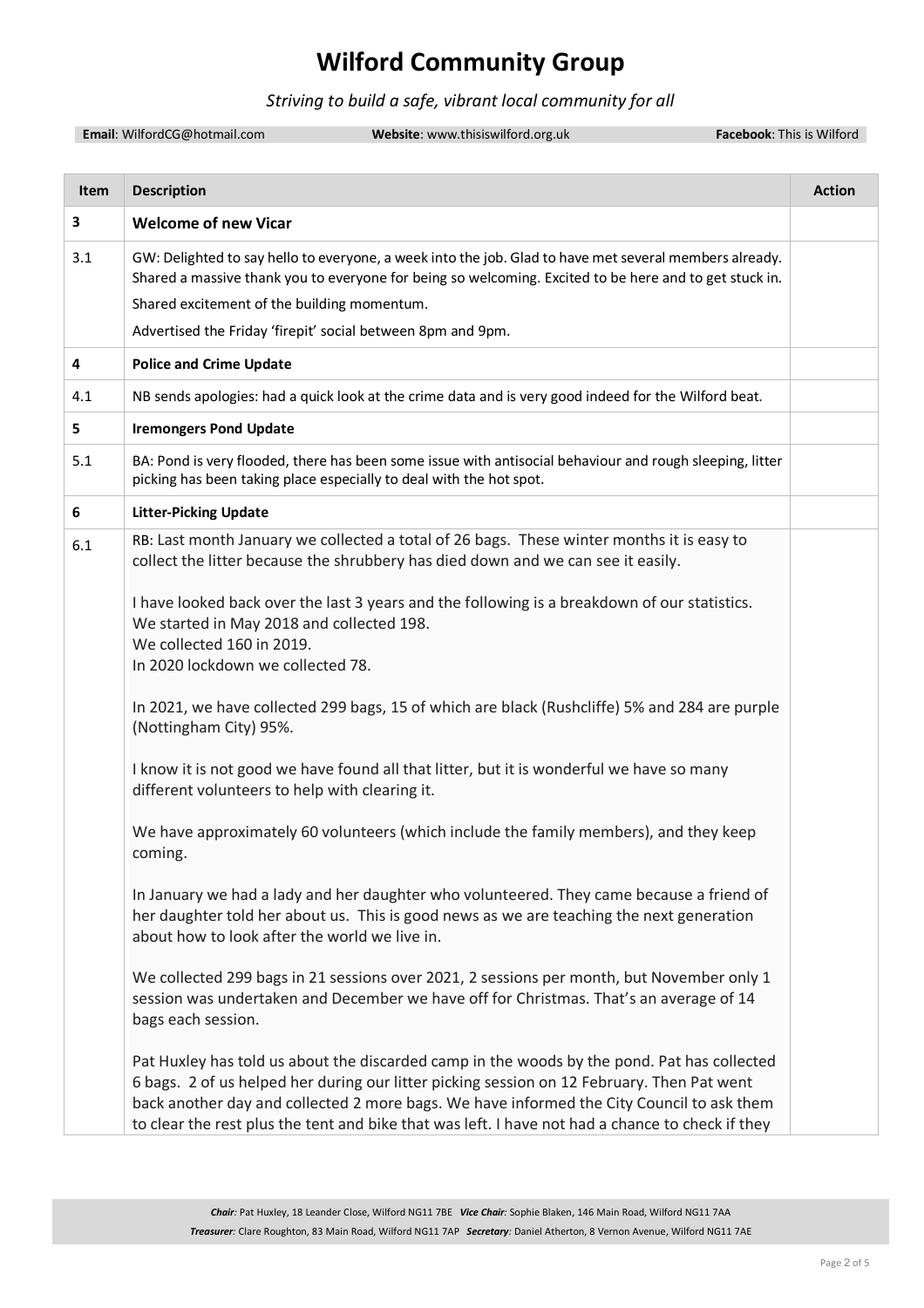#### *Striving to build a safe, vibrant local community for all*

|      | Email: WilfordCG@hotmail.com<br>Website: www.thisiswilford.org.uk                                                                                                                                                                                                                                                    | Facebook: This is Wilford |
|------|----------------------------------------------------------------------------------------------------------------------------------------------------------------------------------------------------------------------------------------------------------------------------------------------------------------------|---------------------------|
| Item | <b>Description</b>                                                                                                                                                                                                                                                                                                   | <b>Action</b>             |
|      | have done this. I assume this will be of low importance against the problems created with the<br>recent storms. I will monitor it.                                                                                                                                                                                   |                           |
|      | The spreadsheet for these statistics was created by Anna Wilmott who also assists me with<br>posting our events and successes on Facebook. Thanks to Anna for her wonderful skills in<br>collating our successes.                                                                                                    |                           |
|      | I cannot thank the volunteers enough for all their excellent work, who turn up each time in<br>whatever the weather throws at us.                                                                                                                                                                                    |                           |
|      | SB added a group thanks to RB and the team for all of their excellent and selfless work.                                                                                                                                                                                                                             |                           |
|      | Litter picking sessions are on the 2 <sup>nd</sup> and 4 <sup>th</sup> Saturday of the month at 8am. This coming Saturday (26 <sup>th</sup> )<br>is starting at The Tailors Arms.                                                                                                                                    |                           |
|      | SS noted that there are a large amount of bottles being discarded along the tram line adjacent to<br>Gresham Fields.                                                                                                                                                                                                 |                           |
| 7    | <b>Heritage Project Update</b>                                                                                                                                                                                                                                                                                       |                           |
| 7.1  | DA noted that the telephone box delivery had been scheduled for the two previous days when the<br>storms hit. To be installed this coming week should scheduling allow.                                                                                                                                              |                           |
|      | Oral history - meeting to occur with Sandra Stapleton at Emmanuel to discuss. Hopeful that progress<br>will be made and for a large group of residents to be involved and students to be involved in the<br>interviews.                                                                                              |                           |
|      | Trail progress with council involvement to seek underground utilities to enable installing the signs.                                                                                                                                                                                                                |                           |
| 8    | <b>Community Events</b>                                                                                                                                                                                                                                                                                              |                           |
| 8.1  | Cherry Blossom Festival - 22 <sup>nd</sup> April (Earth Day):                                                                                                                                                                                                                                                        |                           |
|      | Embassy unable to provide official representation. DA to ask for local university lecturer to assist. Then<br>to approach schools for low-key event.                                                                                                                                                                 | DA                        |
|      | May Day - 02 <sup>nd</sup> May:                                                                                                                                                                                                                                                                                      |                           |
|      | SB confirmed that the Brownies have confirmed they are rehearsing May Pole dancing. Volunteers<br>sought for an upcoming meeting to organise and bring together ideas. SB shared excitement that this<br>would be the community's first big event for two years.                                                     | SB                        |
|      | Jubilee Festival - 04 <sup>th</sup> June:                                                                                                                                                                                                                                                                            |                           |
|      | Date to be confirmed in case low attendance. Sub-committee to meet very soon to finalise date and<br>arrange activities.                                                                                                                                                                                             | DA                        |
| 9    | <b>AOB</b>                                                                                                                                                                                                                                                                                                           |                           |
| 9.1  | SS: Asked whether the permit scheme is probationary and therefore can be terminated. AR confirmed<br>that this was not the case but that both Cllrs would be taking up concerns against the suggested permit<br>payments. SB suggested the group write a letter - AR confirmed that this would be a good idea. Group |                           |

*Chair:* Pat Huxley, 18 Leander Close, Wilford NG11 7BE *Vice Chair:* Sophie Blaken, 146 Main Road, Wilford NG11 7AA *Treasurer:* Clare Roughton, 83 Main Road, Wilford NG11 7AP *Secretary:* Daniel Atherton, 8 Vernon Avenue, Wilford NG11 7AE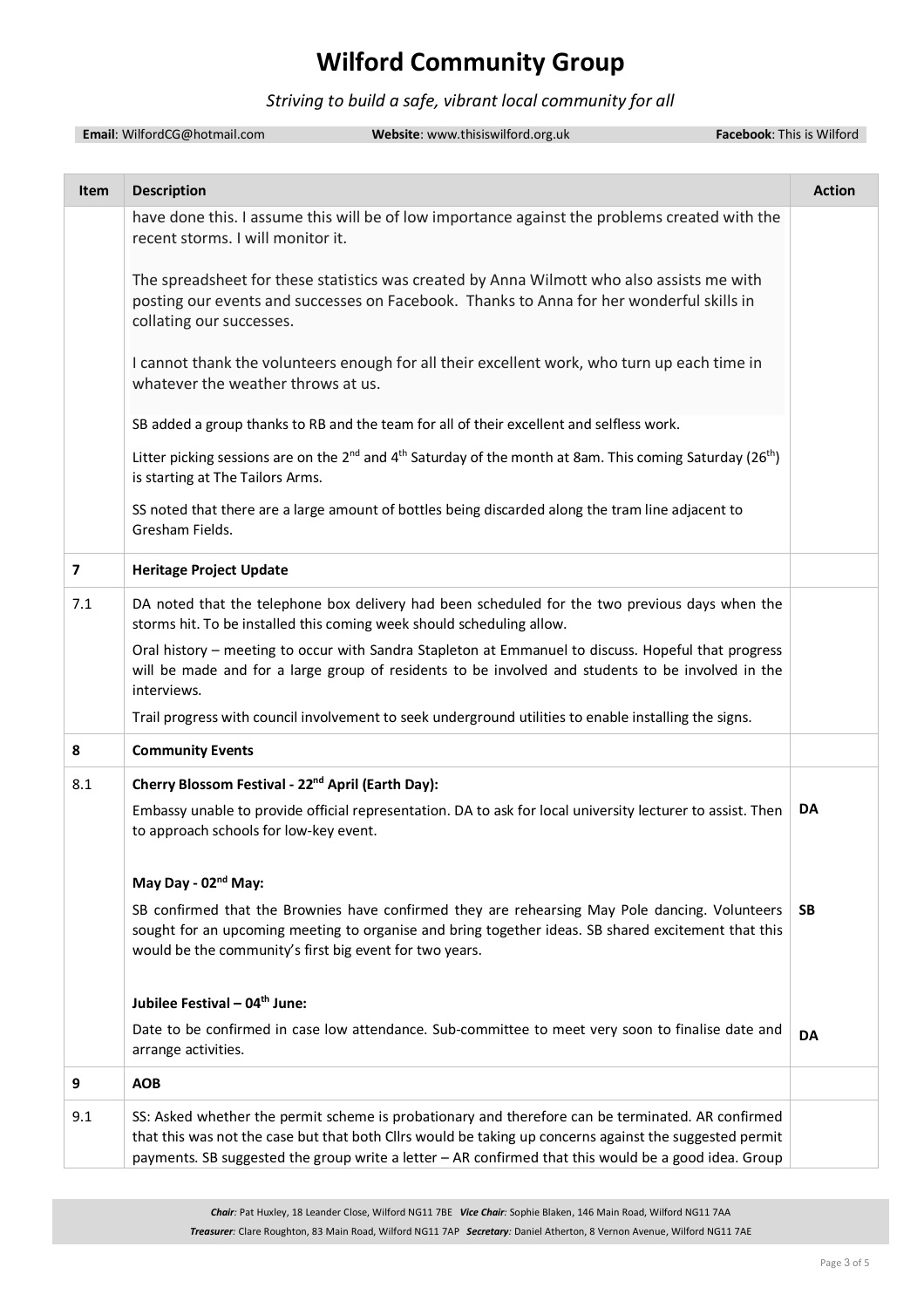#### *Striving to build a safe, vibrant local community for all*

|      | Email: WilfordCG@hotmail.com               | Website: www.thisiswilford.org.uk                                                                                                                                                                                                                                                                                                                                                                                                                                                                                                                                                                                                                                                                            | Facebook: This is Wilford |
|------|--------------------------------------------|--------------------------------------------------------------------------------------------------------------------------------------------------------------------------------------------------------------------------------------------------------------------------------------------------------------------------------------------------------------------------------------------------------------------------------------------------------------------------------------------------------------------------------------------------------------------------------------------------------------------------------------------------------------------------------------------------------------|---------------------------|
| Item | <b>Description</b>                         |                                                                                                                                                                                                                                                                                                                                                                                                                                                                                                                                                                                                                                                                                                              | <b>Action</b>             |
|      |                                            | in complete agreement that the WCG would write a letter in opposition on behalf of the community<br>against the proposed payments of the permits. DA to coordinate.                                                                                                                                                                                                                                                                                                                                                                                                                                                                                                                                          | DA                        |
|      |                                            | JM asked what the allotment associations were doing to address food wastage and asked whether there<br>was room for a community pantry. BA and TS confirmed that there would be little appetite for the<br>allotments to be opened publicly but that efforts were being made to better share resources. DA noted<br>that associations were welcome to attend events in the future and host stalls.                                                                                                                                                                                                                                                                                                           |                           |
|      | Cllrs would be dealing with it again soon. | BH noted that a letter had been sent stating the issues with the tarmac paths along Main Road for<br>accessibility as well as the issue of pigeon droppings at the 'pigeon bridge'. RS noted that the issue with<br>the bus stop would be solved soon. BH noted that the pigeon droppings issue was a concern and that                                                                                                                                                                                                                                                                                                                                                                                       | RS/AR                     |
|      |                                            | BR noted that there were a large amount of tents along the riverbank.                                                                                                                                                                                                                                                                                                                                                                                                                                                                                                                                                                                                                                        |                           |
|      |                                            | JR shared concerns with planning application for a new 18mtr 5g telephone mast at the entrance to<br>Ruddington Lane Park. Noted that neighbours all united in objection given how much this proposed mast<br>stands out and impacts the local area. AR updated that the head of planning has confirmed that the<br>application agent has not given any new comments since October, last year. It appears that after<br>concerns were shared, they began to look at alternative sites. During the meeting, an update was<br>received by AR that a revaluation of possible alternative sites would be undertaken and only should any<br>further updates come, the group and residents would be kept in touch. |                           |
|      |                                            | TS shared resident concerns about fly-tipping on the northern/western bank of the River opposite the<br>Bee Bank. Noted that the site is possibly leased by Clifton Bridge Angling Trust rather than the City<br>Council. AR noted that it depends on the lease - whether the trust or the council would be responsible.                                                                                                                                                                                                                                                                                                                                                                                     |                           |
|      | enforcement.                               | BA noted that there are suggestions from the bailiff team to make Iremongers Pond a members only<br>site. The greatest concern right now is illegal fishermen catching and eating the fish. Noted that fishing<br>would continue to be a serious growing issue. BR emphasised that the committee are focused on the<br>park aspect of the pond whilst the fishing element is something less of their interest, that the concerns<br>about fishing are beyond their interests. RS noted that the main problem with the proposal would be                                                                                                                                                                      |                           |
|      |                                            | JB welcomed and celebrated the growing daffodils and crocuses.                                                                                                                                                                                                                                                                                                                                                                                                                                                                                                                                                                                                                                               |                           |
|      |                                            | RS noted that an action day on the $16th$ of March would be organised by the council. One of the actions<br>mooted was a litter pick day - RS informed the team that the community has an absolutely fantastic<br>litter picking team already. Asked what WCG might be interested in having done. BR noted that clearing<br>the campsites around the pond, with the added help of vehicles etc. would be most useful. DA asked<br>whether there were any locations along Ruddington Lane that would be worthwhile to target - agreed<br>that there are no hotspots given the hard work of the litter picking team.                                                                                           |                           |